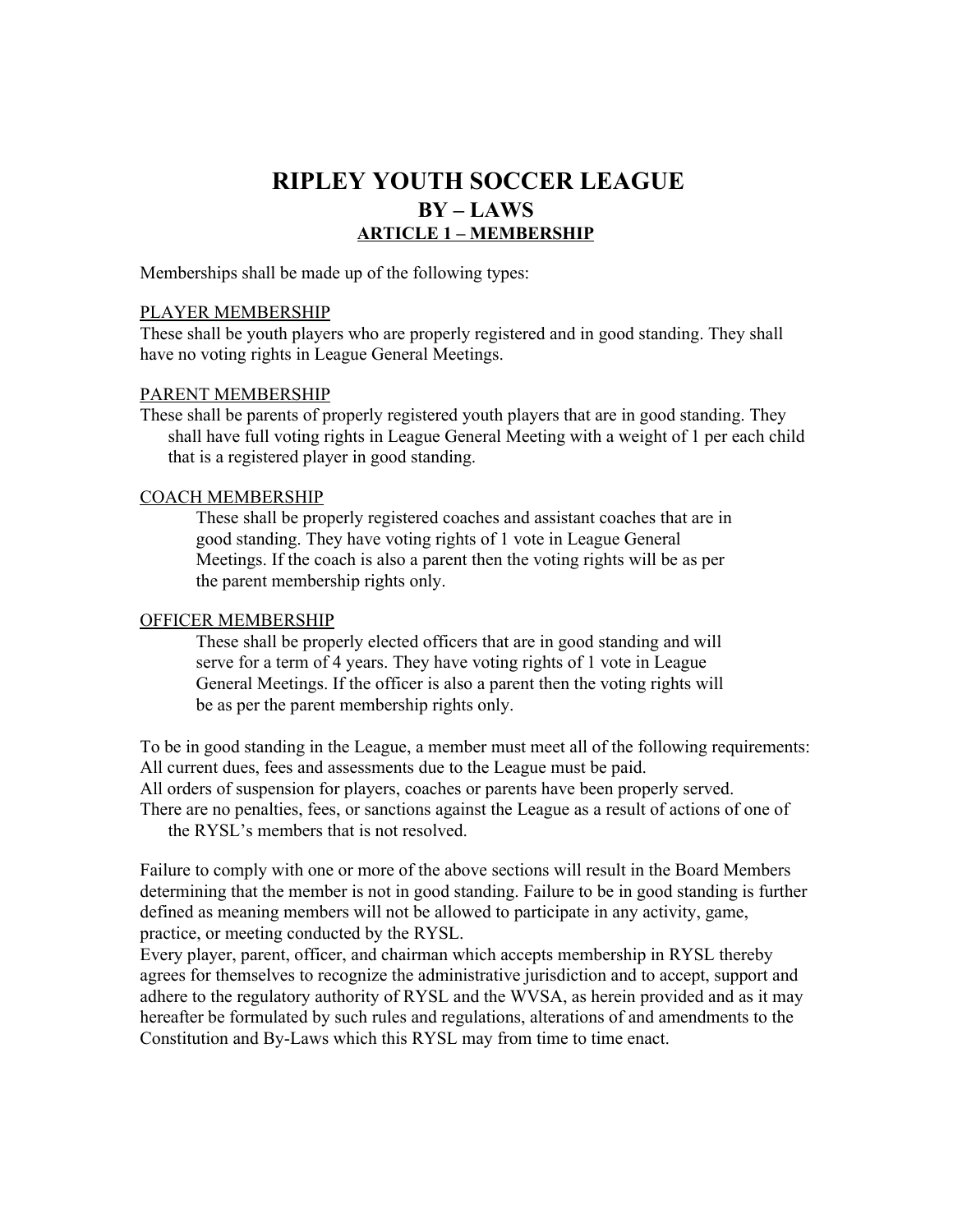# **ARTICLE II – OFFICERS (BOARD MEMBERS)**

1. PRESIDENT Shall preside at all meetings; appoint committees as needed; enforce the constitution, by-laws, and other rules and regulations of RYSL; supervise the affairs of the other officers in their duties, as authorized by the Board; shall sign warrants for the payment of bills with the Registrar, as authorized by the Board; act as Chairman of the Board; call meetings upon prior notice; appoint someone to schedule all age-division soccer games ; be an EX-Officio Member of all Committees; and shall see that all Officers and Chairman has updated copies of the Constitution and By- Laws.

2. VICE-PRESIDENT Shall perform all duties and exercise the authority of the President in his/her absence or incapacity; act as the League Liaison with the West Virginia Soccer Association (WVSA); act as the League Liaison with other Soccer Leagues, act as the League Liaison with the Referee Committee; and direct the activities of the Field Chairman, and serve as Chairman of the Appeals and Discipline Committee.

3. SECRETARY Shall keep records of all proceedings of the League; disburse minutes of all meetings of the Board; and write all official correspondence for the RYSL, serve as coordinator of the League insurance matters, and proved the League newsletter.

4. TREASURER Shall be bonded at the expense of the League; along with the Registrar, shall sign documents and contracts for the League and make deposits of all money of the club; maintain Financial Records of the League; and report the financial state of the League at all Board Meetings and at the General Meetings. The Treasurer is also responsible for developing and submitting a yearly budget for Board approval. If said Treasurer is unable to attend a meeting they will transmit a report in writing to the President no less than 24 hours prior to scheduled meeting time.

5. REGISTRAR Shall maintain a complete file of applications; ensure that all players are properly registered with RYSL and WVSA; enter registration on current computer registration program, register all youth eligible for participation in RYSL sponsored games; maintain a complete roster, by teams, of all players in RYSL. The Registrar, along with the President, shall sign warrants for the payment of bills, as authorized by the Board; the Registrar, along with the Treasurer, is also responsible to sign documents and contracts for the League, as well as make deposits of money of the club, as authorized by the Board. 6. REMOVAL

Any Board Member shall be required to resign following a vote

of "no confidence" in his ability to remain in office. The vote of "no confidence" must be passed by three-fourths majority of all Board Members.

One-fourth of the League can sign a petition for such a vote. The petition must be submitted in writing to the Board Members. Within 10 days of receipt of the petition the Board Members will meet and vote.

The Board Members may call for a vote of "no confidence" on another member of the Board, whose action have been resolved to be grossly negligent, or severe improprieties or other serious irregularities.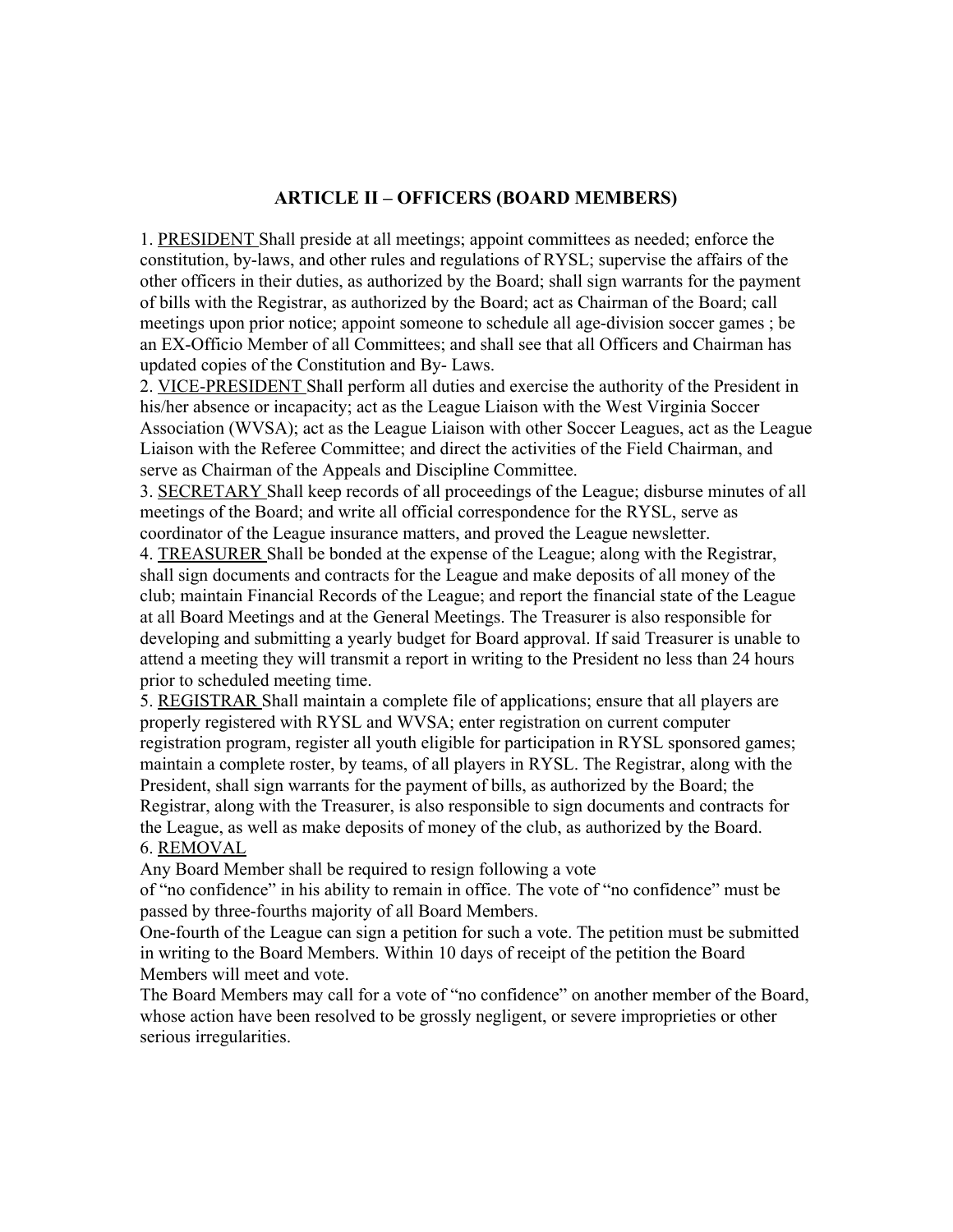If an Officer receives this vote of "no confidence" he/she is automatically suspended from the Board until the next Membership meeting and the members must concur with a two-thirds majority of the vote for the removal to be effective.

# 7. ATTENDANCE AT MEETINGS

A Board Member not attending three consecutive meetings,

including General meetings, or Board Member meetings, will have his/her office declared vacant unless such absences are excused for a good cause by the Board Members.

# 8. VACANCIES

In the event any office of the Board Members becomes vacant, the President shall make an appointment to fill such vacancy. This appointment shall be ratified by a majority vote of the Board Members present at the next called Board meeting.

## 9. COMPENSATION

The Board Members shall serve without salary for their services. Any Board member may be reimbursed for expenses previously approved by the Budget or by majority vote of the Board Members.

# **ARTICLE III – MEETINGS**

# GENERAL MEETINGS

All meetings of the League shall be held at such times and at such places as shall be determined by the President. If a majority of the Board Members or one-fourth of the members requests the President to call a General or Special meeting, he must do so with thirty (30) days. Notice of such meeting shall be given not less than ten (10) days prior to the meeting date.

The majority vote of the members present at General Meetings shall decide any question brought before such meeting.

# BOARD MEMBERS

The meetings of the Board Members shall be held at a time and place as determined by the President. If a majority of the Board Members or one-fourth of the members requests the President to call a Special Board Meeting, he must do so with ten (10) days. Notice of such meeting shall be given not less than three (3) days prior to the meeting date.

Three (3) members present at any Board Meeting shall constitute a Quorum. The majority vote of the member present shall decide any questions brought before it.

# **ARTICLE IV – RULES AND REGULATIONS**

The Board Members shall establish and maintain the Rules and Regulation for the activities of the RYSL. This document shall be published and made available to all Officers, Coaches, Referee, and Chairmen. Any member requesting a copy will be provided one.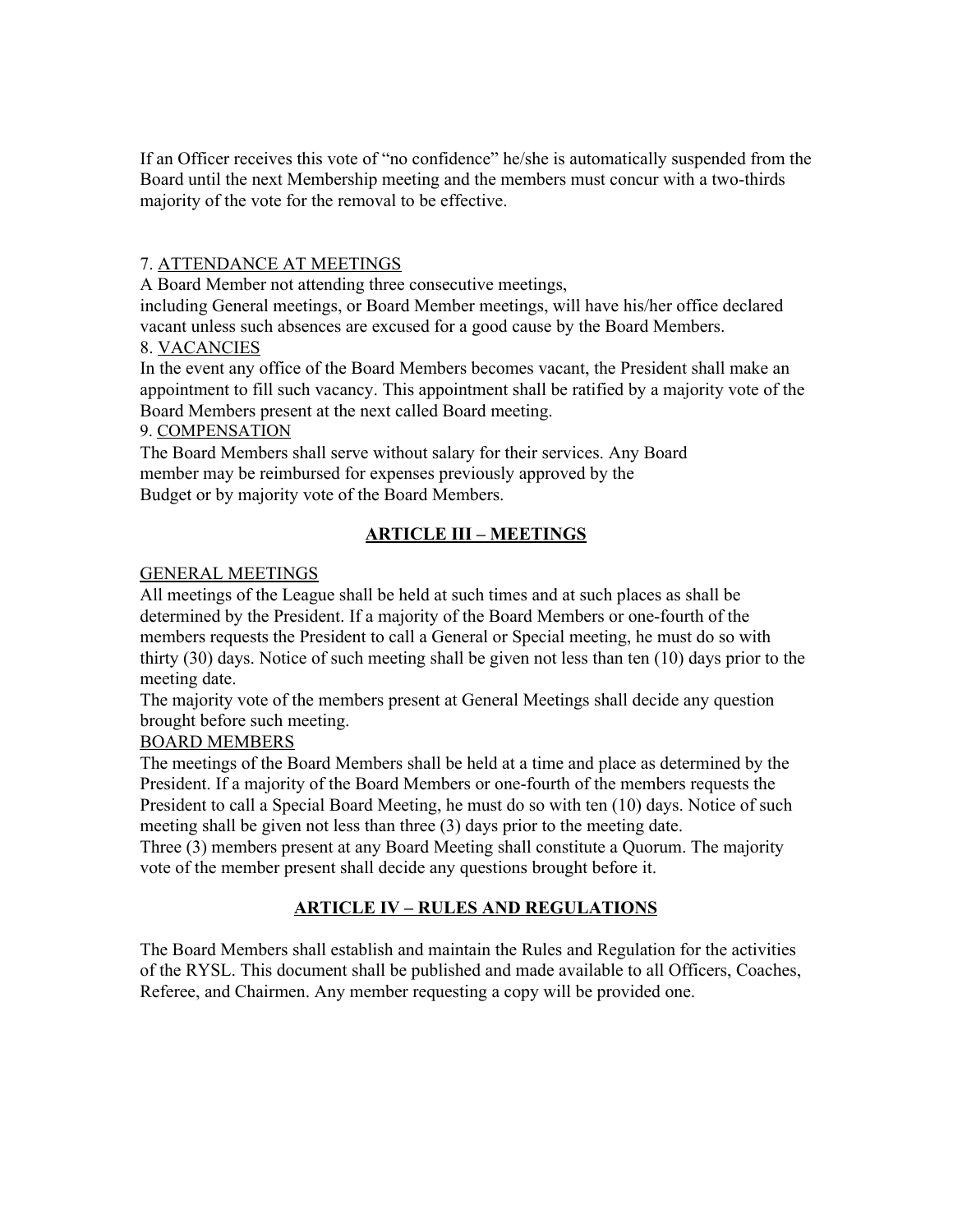## **ARTICLE V – APPEALS AND DISCIPLINE**

The Board Members shall establish and maintain the procedures of Appeals and Disciplinary actions for the activities of the RYSL. This document shall be published and made available to all Officers, Coaches, Referees, and Chairmen of the League. Any member requesting a copy shall be provided with one.

#### **ARTICLE VI – COMPLAINTS**

All filed complaints must be filled out on a complaint form, signed and dated. Once a complaint is filed, the President and Vice President must talk with the person that the complaint is filed against. In return, this person must sign off on a written warning. Failure to do so will result in expulsion. After the 3rd complaint, the person will go before the discipline committee for further action.

## **ARTICLE VII – TEAM ORGANIZATION**

- 1. Each team in the RYSL shall consist of One Head Coach, One Official Assistant Coach, a maximum of eighteen (18) Players with the exception of modified rules for small sided games per the Rules and Regulations.
- 2. The COACH'S duties and responsibilities shall be:

A. The instruction of Soccer – Skills and Game Strategy to all players. The development of good sportsmanship and team spirit among all team members.

- C. To set an example of good sportsmanship and fair play both on and off the playing field.
- D. To cooperate with league officials and other coaches.
- E. To attend all scheduled Coaches Meetings or be represented.
- F. To notify the President of any injury to a player under his/her supervision within 24 hours.
- G. To notify the Registrar of any change in eligibility status of a player on his/her roster within 24 hours following knowledge of such change.
- H. To assist in field work and fund-raising campaigns of the RYSL.
- H. To submit the names and telephone numbers of the Official Assistant Coach to the Registrar prior to the first game of the season.
- I. To see that all Rules and Regulations of the RYSL are followed by all assistants, players and parents of his/her team.
- J. To ensure that all safety rules are being enforced and that proper playing equipment is being worn.
- K. To ensure that properly completed registration forms are on file before any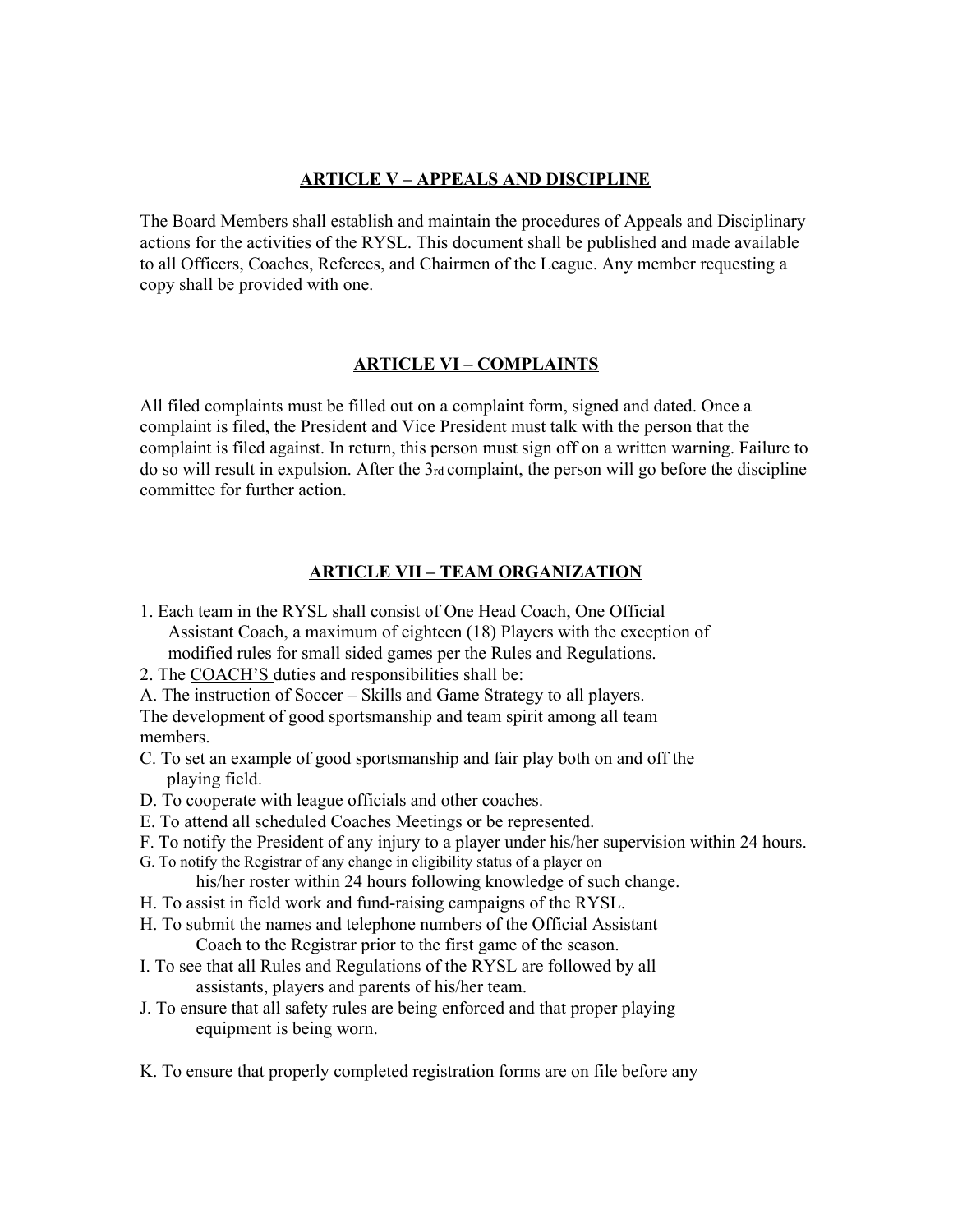player engages in RYSL activities.

L. To ensure that properly signed parent permission slips are in the team's

possession and at each game, practice, activity of the team.

M. To fill out the online Risk Management form, do the online Concussion Course and turn in a

copy of the certificate.

N. To have an updated team roster at all team functions.

- O. To attend the pre-season Coaches Meeting.
- 3. The following duties and responsibilities may be delegated to the ASSISTANT COACH:
- A. To perform the duties outlined above for the Head Coach in his/her absence.
- B. To perform the duties established for him/her by the Head Coach.
- C. To maintain Player Registration Cards or Roster for the Team and be prepared to present them to the Referee before each game.
- D. To maintain a record of the Team Roster.
- E. To distribute, maintain, and collect all team equipment.
- F. To coordinate RYSL Committee work with Team Parents.
- G. To keep player, parents informed of game and practice schedules, and other team activities.
- H. To fill out the online Risk Management form, do the online Concussion Course and turn in a

copy of the certificate.

- I. To have an updated team roster at all team functions.
- J. To attend the pre-season Coaches Meeting.

# **ARTICLE VIII – SELECTION AND RETENTION OF COACHES**

All Coaches will be selected by the board, approved by a majority vote of the Board. This selection should take place before the season starts so that the Coaches can attend the Pre-Season Coaches Meeting.

In the event that a Coach cannot fulfill his/her responsibilities, the Coaches

Committee can appoint a replacement with a majority approval of the Board.

The Board can and will, remove any coach if there is repeated problems with players. The league will protect the players and is here for them to learn and thrive. Any coach not meeting the needs of the players can be removed by the majority vote of the Board. The Board Members shall establish and maintain a basis for which to evaluate Coach's which shall be used for their selection and retention.

Any person may go through the coach's selection process. If they are

selected, they must fill out a Risk Management form and do the Concussson Course.

A Coach's Code of Conduct must be signed as well as a child/coach protection form.

Both of these things need to be done before the first game or the person can't coach.

A coaches class will be held. **ALL** coaches and assistant coaches are required to